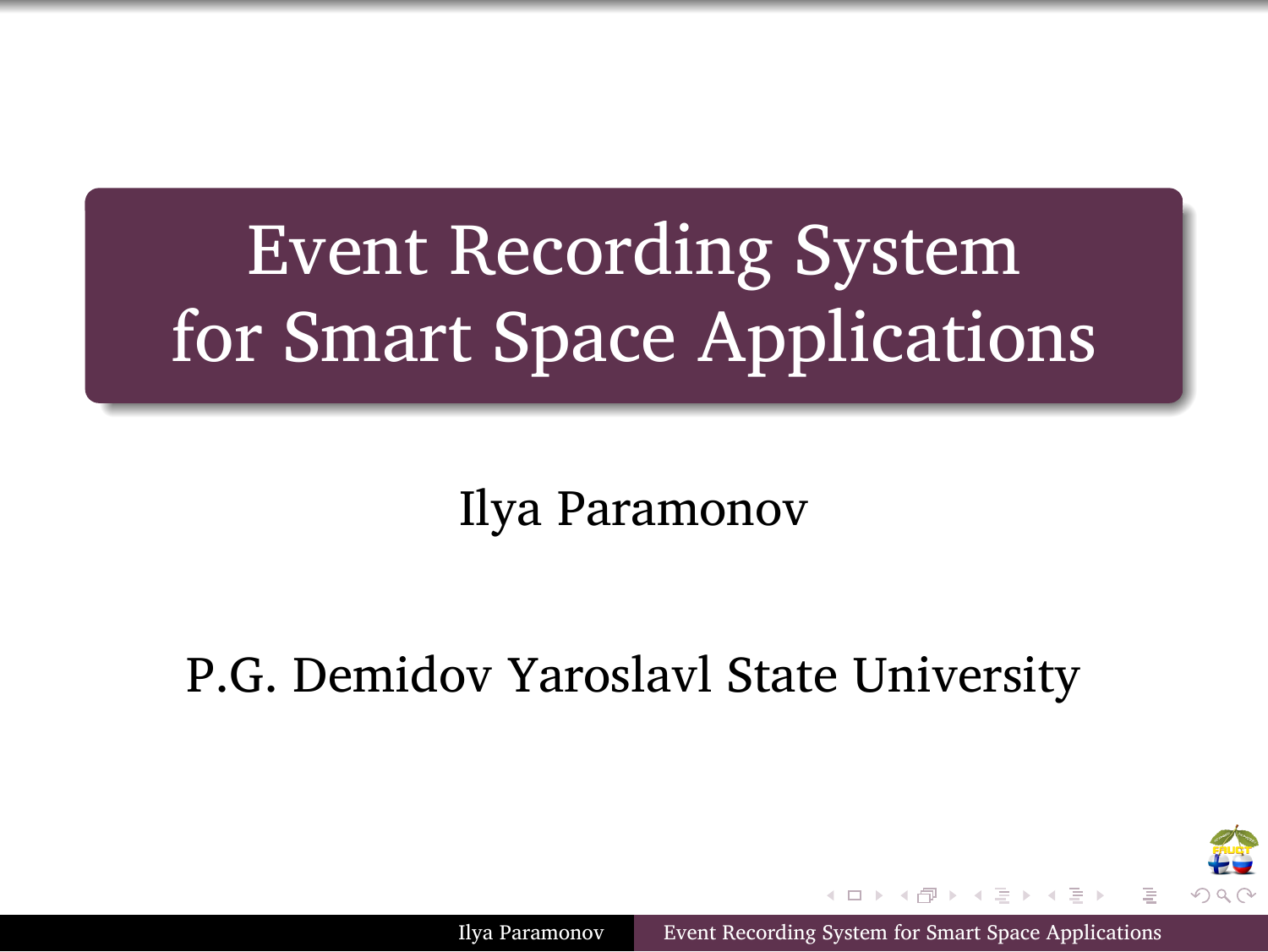### . Motivation

Smart space is a source of multiple events generated by KPs. Information, which describes the events, can be collected and used for:

. . . . . .

Ilya Paramonov Event Recording System for Smart Space Applicati

- Analysis & Visualization
- Playback
- Automatical report generation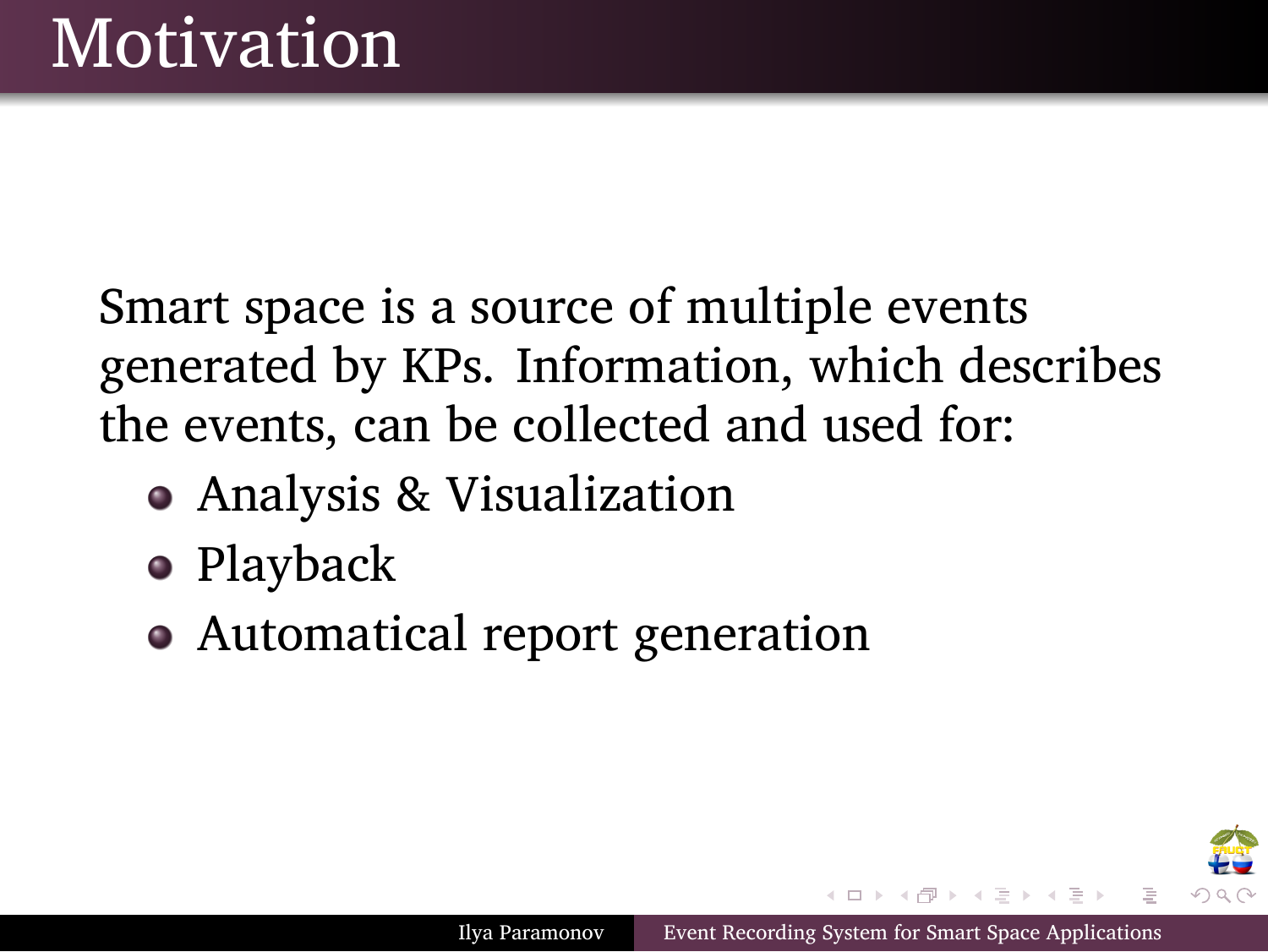### Previous Work

.

- HiveMind Add-on for Smart Conference System
- Pulse Monitoring for Smart Conference System

The results were presented at FRUCT 11 during the Smart Spaces section and working group meeting

Ilya Paramonov Event Recording System for Smart Space Applications

 $\mathbf{1}_{\{1,2\}\cup\{1,3\}\cup\{1,4\}}\mathbf{1}_{\{1,3\}\cup\{1,5\}\cup\{1,5\}}\mathbf{1}_{\{1,3\}\cup\{1,6\}}\mathbf{1}_{\{1,4\}\cup\{1,5\}}$ 

⊷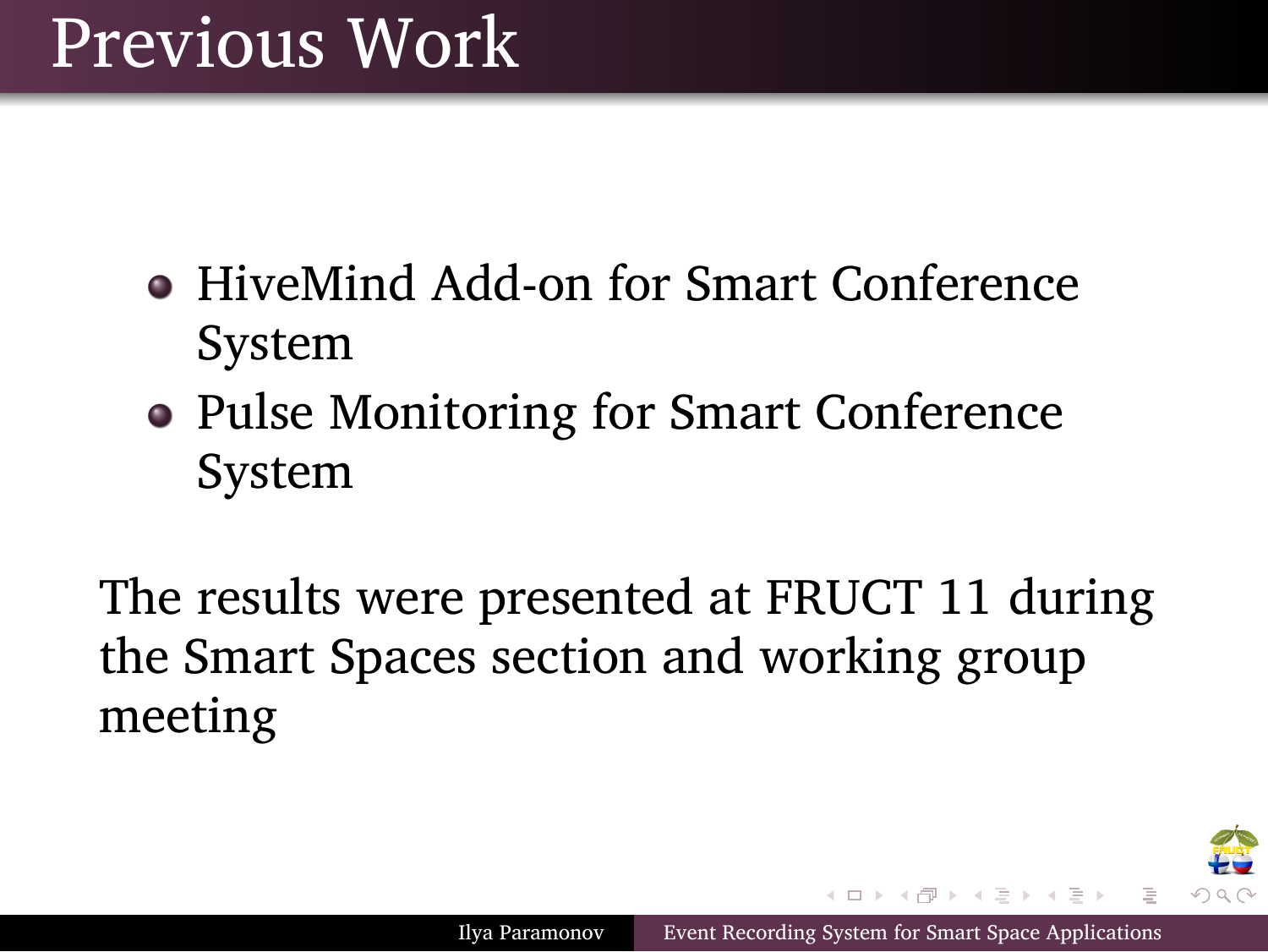## Problem Statement

.

.

. an application for such registration Propose a general approach for registration of events in Smart-M3 environment and develop

. . . . . .

把

Ilya Paramonov Event Recording System for Smart Space Applications

#### . Main requirements .

- Support for arbitrary events
- Configuration-based solution
- Pluggable visualization modules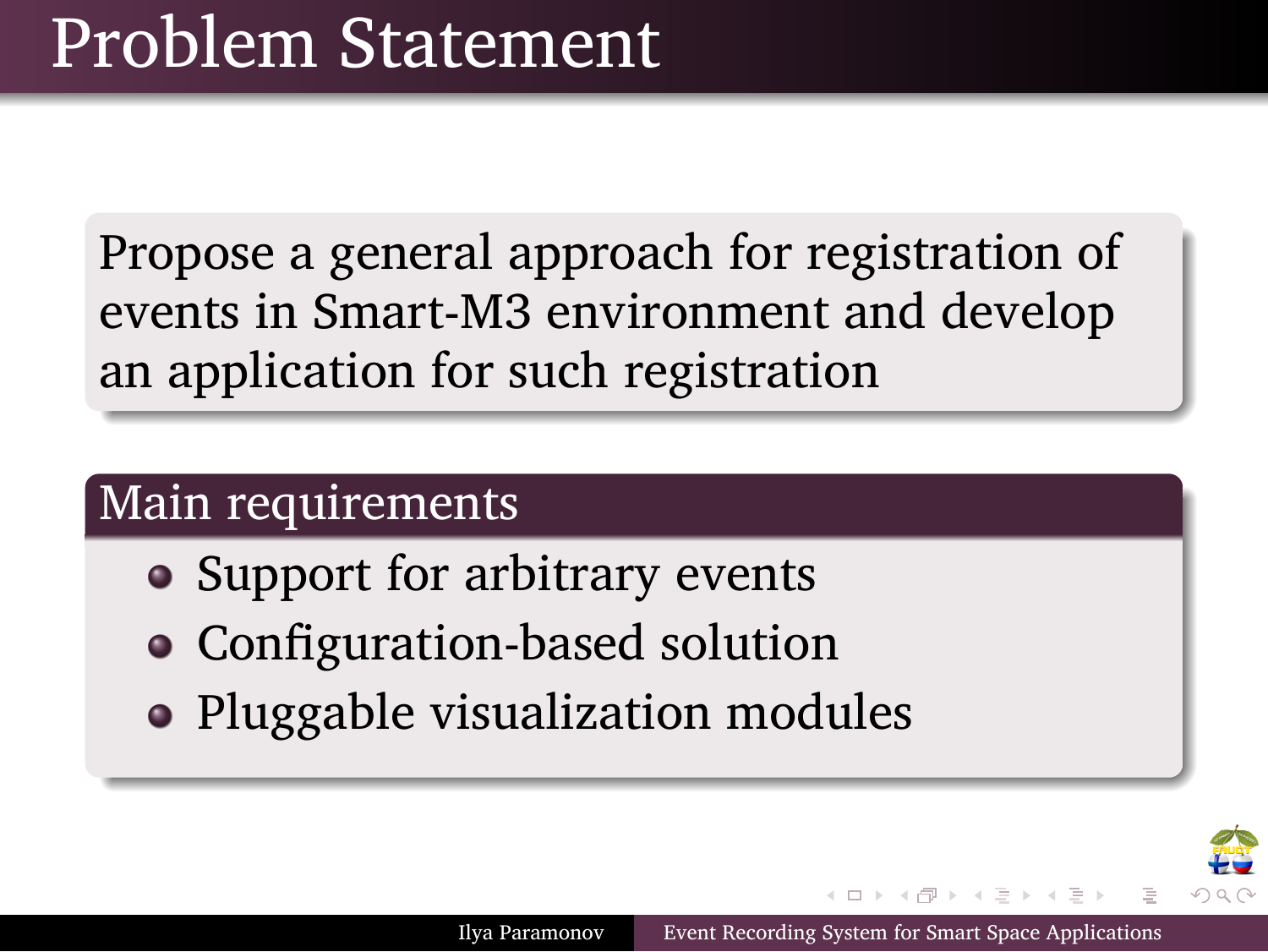# Event Registration Ontology

.

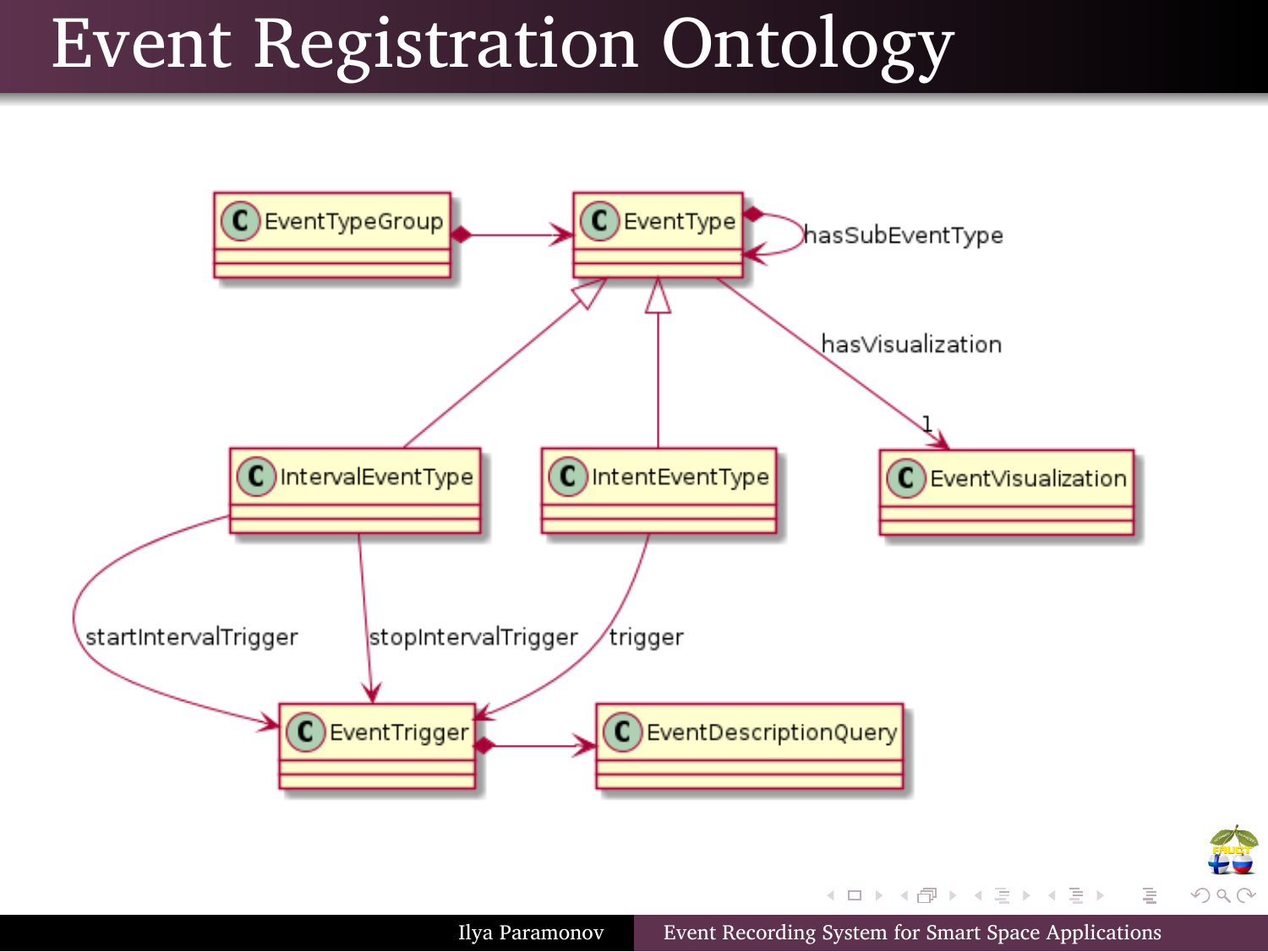### Event Trigger

.

- Event trigger defines the event in terms of an alteration in the smart space
- Each trigger is associated with a set of EventDescriptionQueries intended to gather information for event description

| EventTrigger                                                                                                                                                                                     |                                                                                                 |
|--------------------------------------------------------------------------------------------------------------------------------------------------------------------------------------------------|-------------------------------------------------------------------------------------------------|
| O operation : [add, remove, update, add only, remove only]<br>o subject : string<br>o predicate : string<br>O object : object<br>O object_type : [string, literal]<br>O checkExpression : string | C) Event Description Query<br>O name: string<br>O query : string<br>o filterExpression : string |
|                                                                                                                                                                                                  | イロメ (何) イヨメイヨメーヨート                                                                              |

Ilya Paramonov Event Recording System for Smart Space Applications

⊷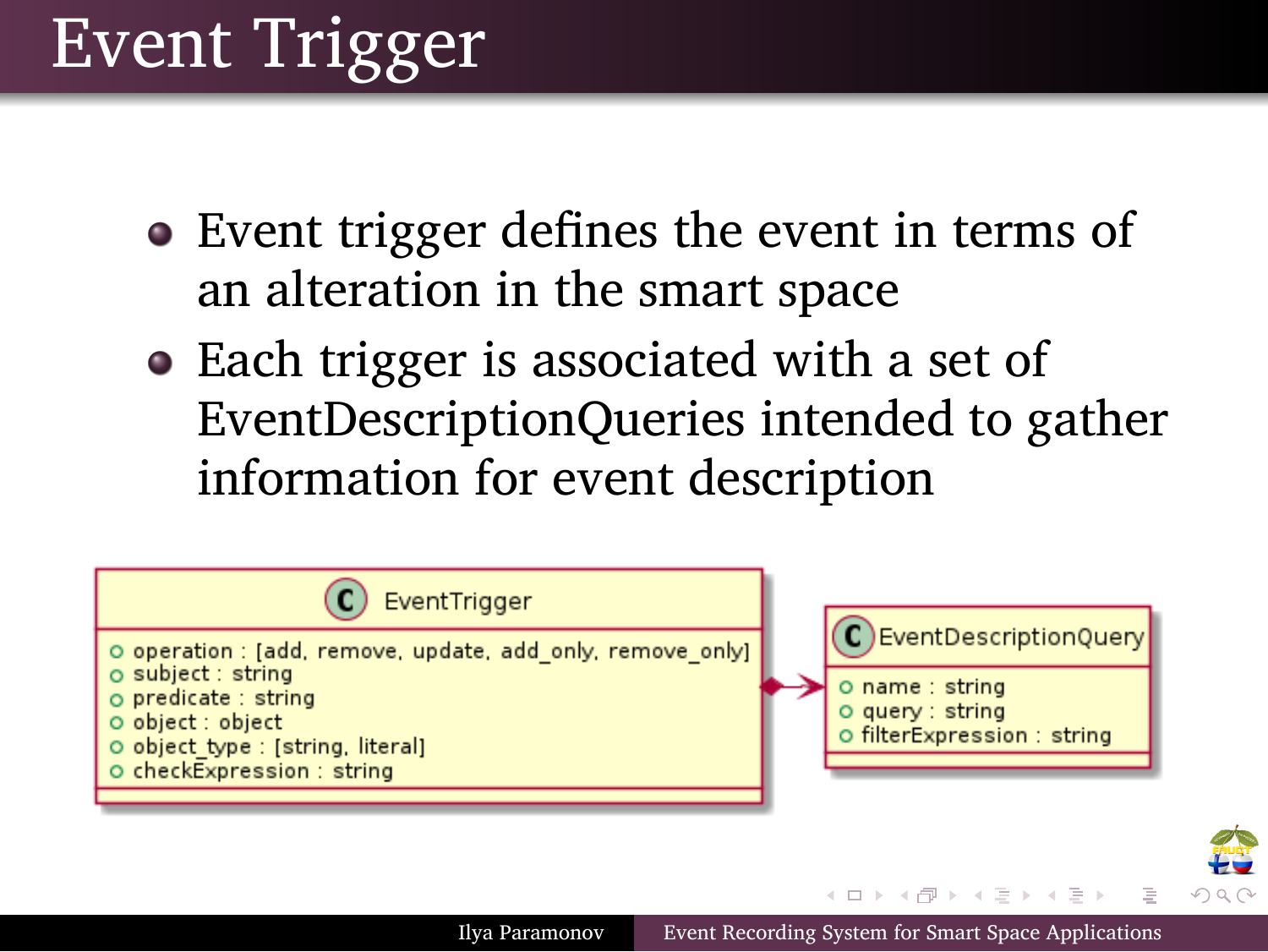## Application Lifecycle

#### . Initialization .

.

- Read configuration (EventType, EventTrigger, EventDescriptionQuery individuals) from the smart space
- Subscribe to the triples defined in EventTrigger individuals

### . Operation (on subscription notification) .

- Execute queries corresponding to the retrieved event
- Collect the results of the queries execution
- Visualize the resulted event information

. . . . . .

绝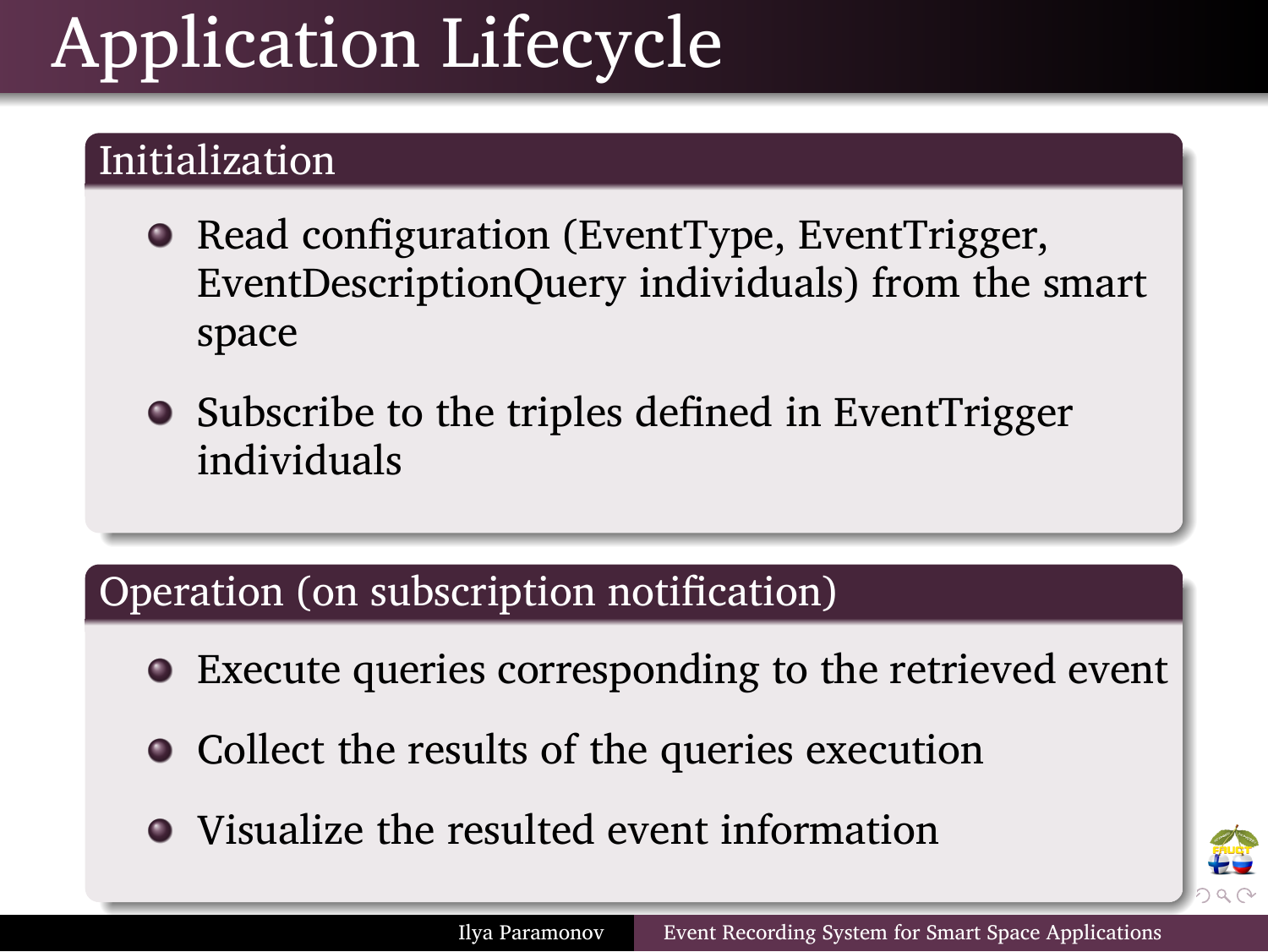### Example: Talk Event in Smart Conference System

Talk is an interval event:

.

- Start: (TS, is, *number of time slot*)
- End: (TS, is, done)

To construct a useful description of the event we need

. . . . . .

Ilya Paramonov Event Recording System for Smart Space Applications

- presenter's name
- presentation title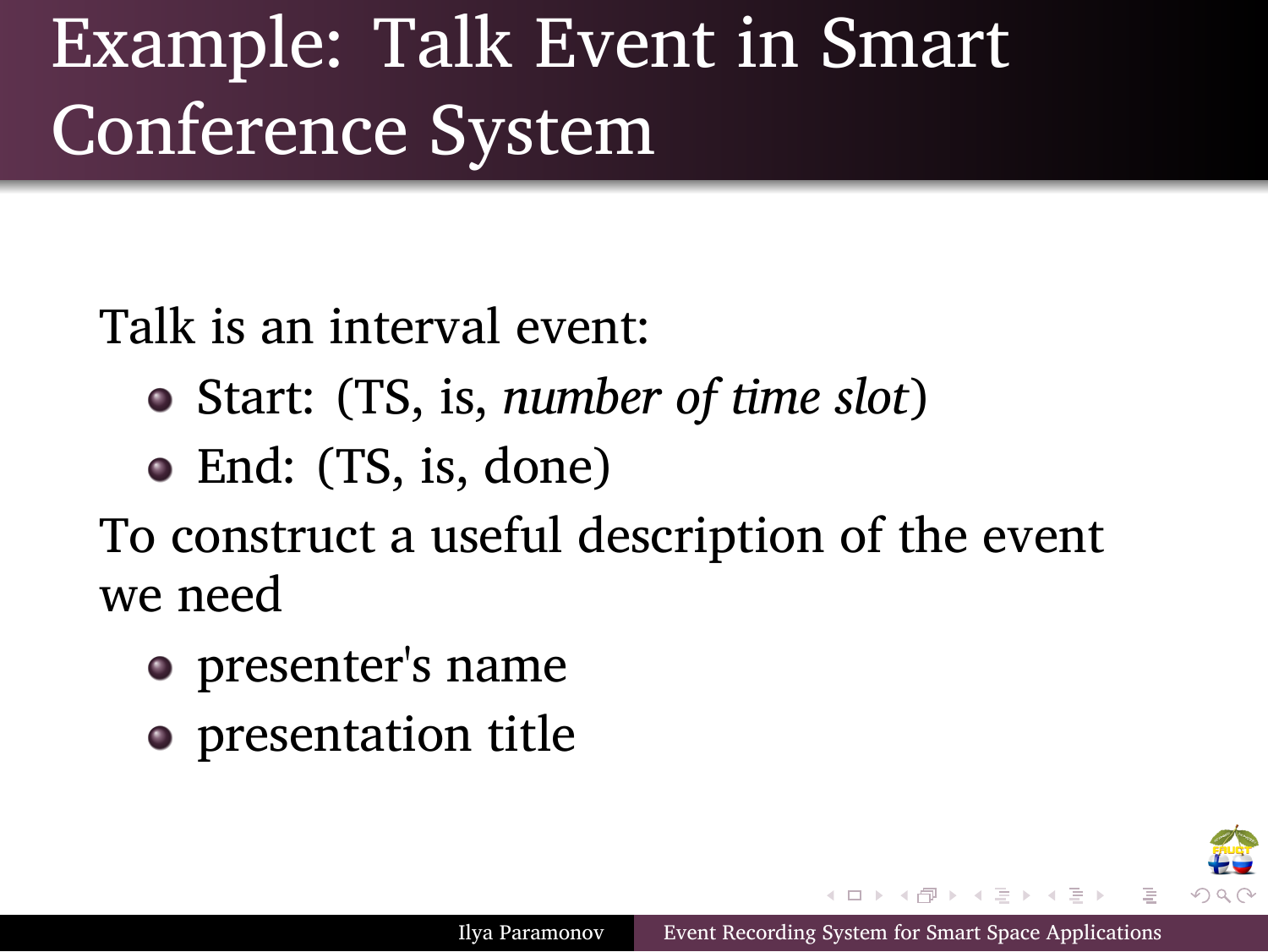### Event Recorder Configuration for Smart Conference System

.

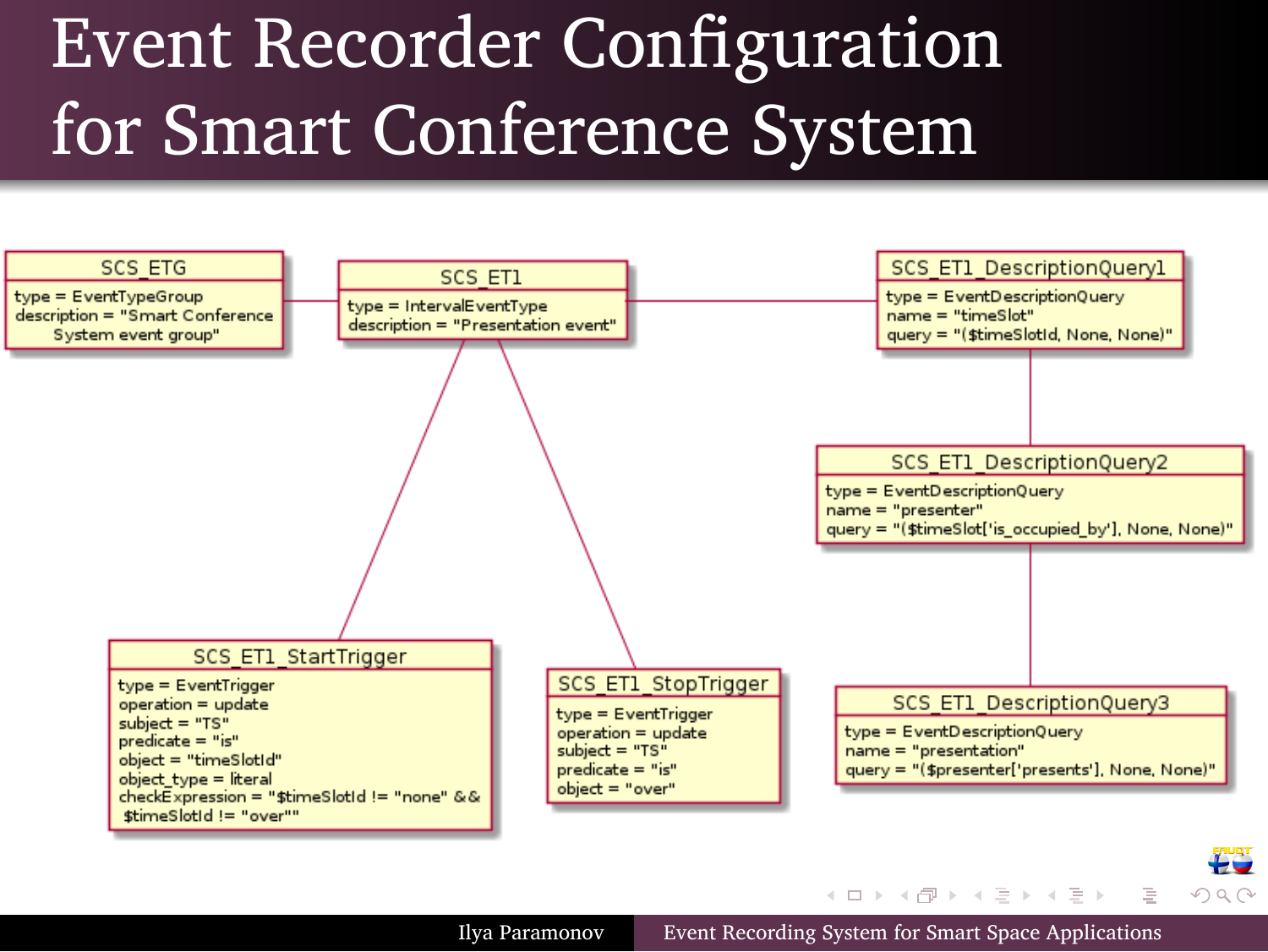### Smart Conference System: Visualization (early prototype)

.